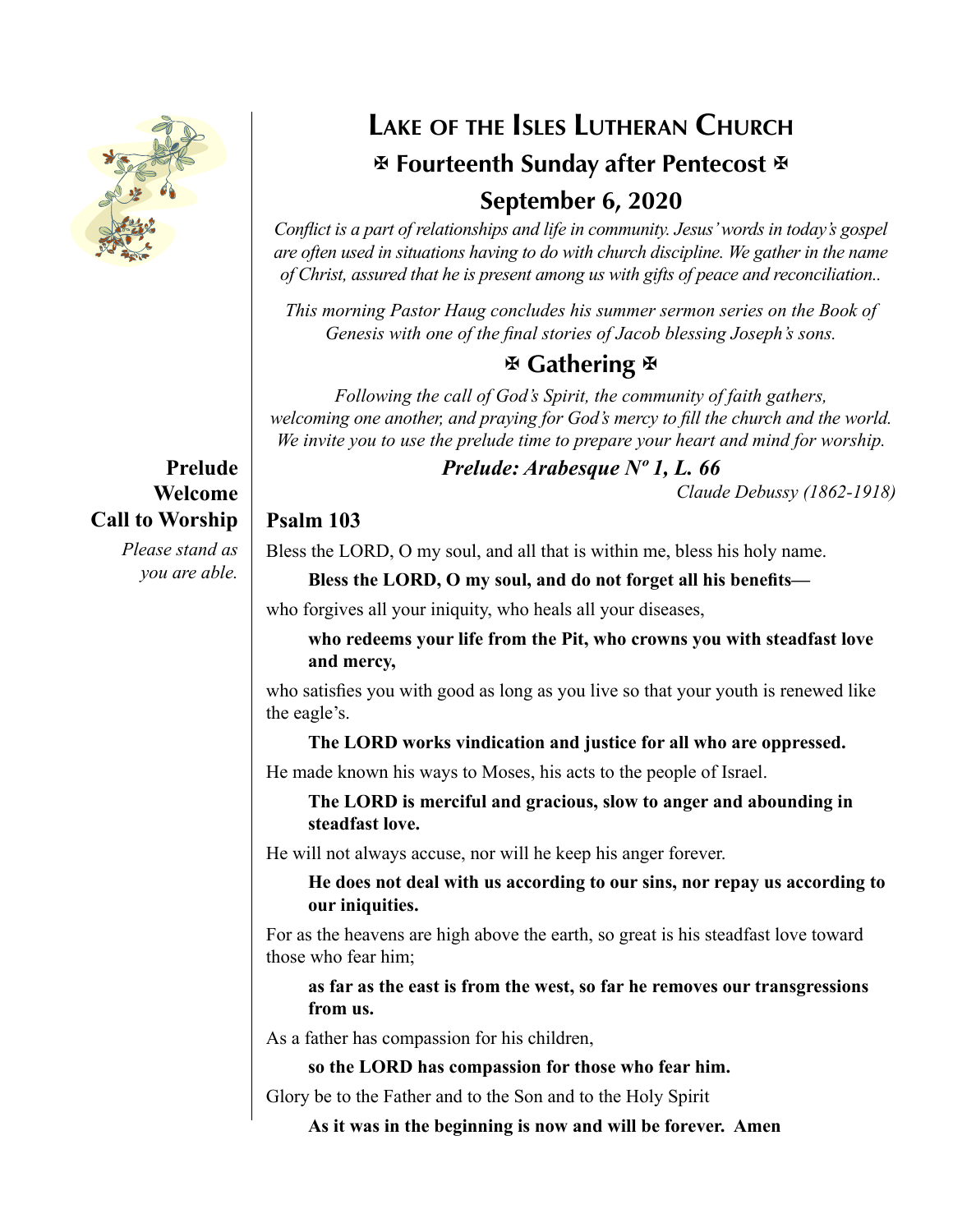| <b>Gathering Hymn</b>     | <b>Oh, That the Lord Would Guide My Ways</b><br>ELW #772                                                                                                                                                                                                                                                                                                                                                                                                                    |  |  |
|---------------------------|-----------------------------------------------------------------------------------------------------------------------------------------------------------------------------------------------------------------------------------------------------------------------------------------------------------------------------------------------------------------------------------------------------------------------------------------------------------------------------|--|--|
|                           | that the Lord would guide my ways<br>keep his stat - utes<br>still!<br>Oh.<br>to<br>Or - der my foot-steps by your word and make my heart sin -<br>cere;<br>As - sist my soul, too<br>apt to stray, a strict-er watch to<br>keep;<br>Make me to walk in<br>your com-mands, 'tis<br>de-light - ful<br>road;<br>а                                                                                                                                                             |  |  |
|                           | Oh, that my God would grant me grace to<br>will!<br>know and<br>do<br>his<br>do - min-ion, Lord, but keep my con-science clear.<br>sin have no<br>let<br>and should I e'er for - get your way, re - store your wan-d'ring sheep.<br>let my head or heart or hands of - fend a - gainst my<br>God.<br>nor                                                                                                                                                                    |  |  |
|                           | Text: Isaac Watts, 1674-1748, alt.<br>Music: EVAN, William H. Havergal, 1793-1870                                                                                                                                                                                                                                                                                                                                                                                           |  |  |
| <b>Apostolic Greeting</b> | P:<br>The grace of our Lord Jesus Christ, the love of God, and the communion of<br>the Holy Spirit be with you all.                                                                                                                                                                                                                                                                                                                                                         |  |  |
|                           | $\mathbf{C}$ :<br>And also with you.                                                                                                                                                                                                                                                                                                                                                                                                                                        |  |  |
| <b>Prayer of the Day</b>  | O God, enliven and preserve your church with your perpetual mercy. Without<br>your help, we mortals will fail; remove far from us everything that is harmful,<br>and lead us toward all that gives life and salvation, through Jesus Christ, our<br><b>Savior and Lord. Amen.</b>                                                                                                                                                                                           |  |  |
|                           | 图 Word 图                                                                                                                                                                                                                                                                                                                                                                                                                                                                    |  |  |
|                           | The Word of God comes alive for the gathered community<br>As God speaks to us in scriptures read, sung and preached.<br><b>Children's Message</b><br><b>Draw Near, All Ye people, Come to Me!</b><br>From the Oratorio, <i>Elijah</i> , <i>Felix Mendelssohn</i>                                                                                                                                                                                                            |  |  |
|                           |                                                                                                                                                                                                                                                                                                                                                                                                                                                                             |  |  |
|                           |                                                                                                                                                                                                                                                                                                                                                                                                                                                                             |  |  |
|                           | Draw near, all ye people, come to me!<br>Lord God of Abraham, Isaac and Israel,<br>This day let it be known that Thou art God,<br>And that I am Thy servant!<br>Lord God of Abraham! Oh show to all this people<br>That I have done these things according to Thy word.<br>Oh hear me, Lord, and answer me!<br>Lord God of Abraham, Isaac and Israel,<br>Oh hear me and answer me,<br>And show this people that Thou art Lord God.<br>And let their hearts again be turned! |  |  |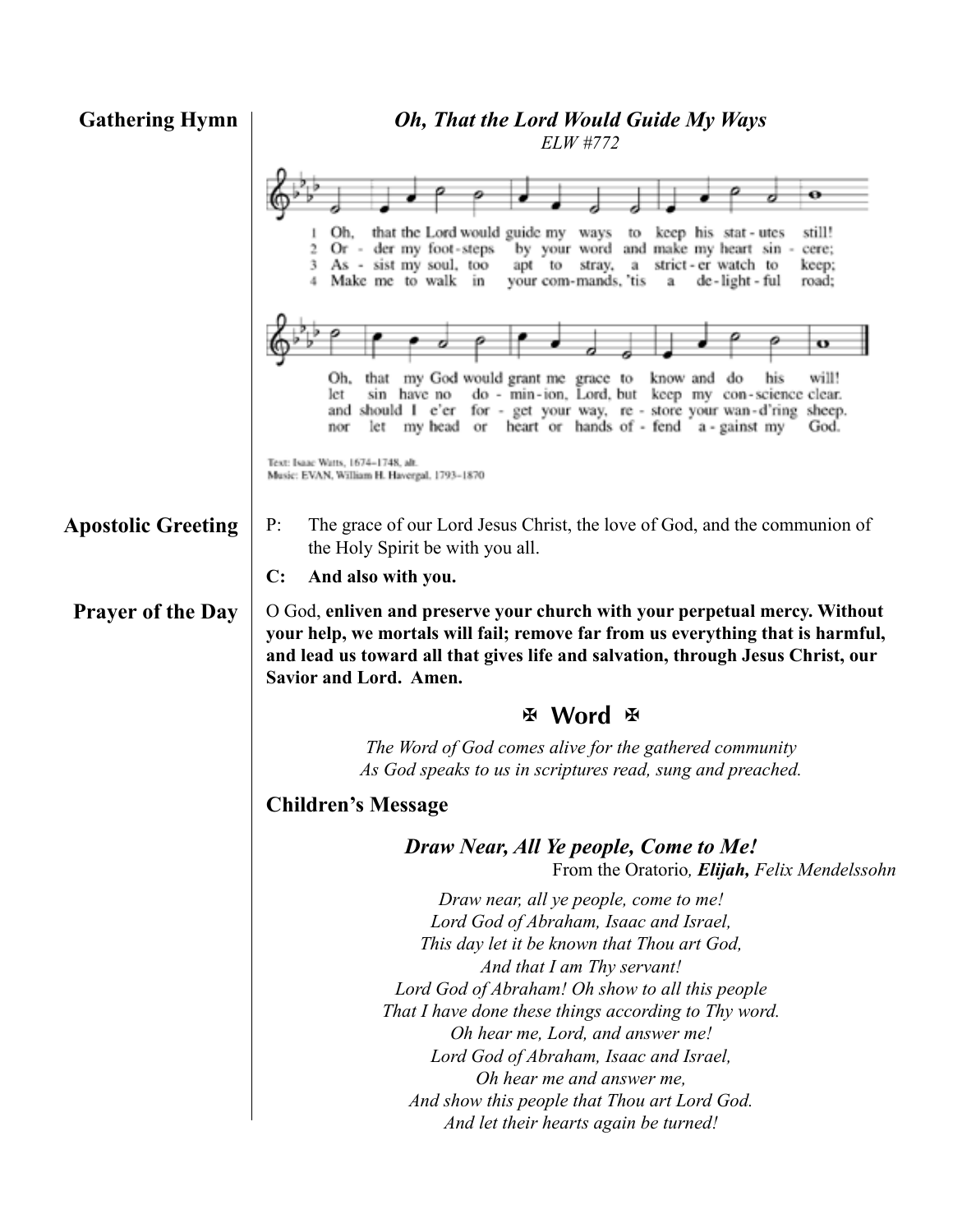## *Genesis 48:1-2, 8-22* **Reading**

*On his deathbed, Jacob blesses his grandchildren, the sons of Joseph born in Egypt.* 

After this Joseph was told, "Your father is ill." So he took with him his two sons, Manasseh and Ephraim. When Jacob was told, "Your son Joseph has come to you," he summoned his strength and sat up in bed.

When Israel saw Joseph's sons, he said, "Who are these?" Joseph said to his father, "They are my sons, whom God has given me here." And he said, "Bring them to me, please, that I may bless them." Now the eyes of Israel were dim with age, and he could not see well. So Joseph brought them near him; and he kissed them and embraced them. Israel said to Joseph, "I did not expect to see your face; and here God has let me see your children also." Then Joseph removed them from his father's knees, and he bowed himself with his face to the earth. Joseph took them both, Ephraim in his right hand toward Israel's left, and Manasseh in his left hand toward Israel's right, and brought them near him. But Israel stretched out his right hand and laid it on the head of Ephraim, who was the younger, and his left hand on the head of Manasseh, crossing his hands, for Manasseh was the firstborn. He blessed Joseph, and said,

"The God before whom my ancestors Abraham and Isaac walked, the God who has been my shepherd all my life to this day, the angel who has redeemed me from all harm, bless the boys; and in them let my name be perpetuated, and the name of my ancestors Abraham and Isaac; and let them grow into a multitude on the earth."

When Joseph saw that his father laid his right hand on the head of Ephraim, it displeased him; so he took his father's hand, to remove it from Ephraim's head to Manasseh's head. Joseph said to his father, "Not so, my father! Since this one is the firstborn, put your right hand on his head." But his father refused, and said, "I know, my son, I know; he also shall become a people, and he also shall be great. Nevertheless his younger brother shall be greater than he, and his offspring shall become a multitude of nations." So he blessed them that day, saying,"By you Israel will invoke blessings, saying, 'God make you like Ephraim and like Manasseh.'"

So he put Ephraim ahead of Manasseh. Then Israel said to Joseph, "I am about to die, but God will be with you and will bring you again to the land of your ancestors. I now give to you one portion more than to your brothers, the portion that I took from the hand of the Amorites with my sword and with my bow."

R: Word of God, Word of Life.

**C: Thanks be to God.**

# *Cast Thy Burden Upon the Lord*

From the Oratorio*, Elijah, Felix Mendelssohn*

*Cast thy burden upon the Lord, And He shall sustain thee. He never will suffer the righteous to fall: He is at thy right hand. Thy mercy, Lord, is great, and far above the heavens. Let none be made ashamed, that wait upon Thee!* **Gospel**

- P: The Holy Gospel according to St. Matthew, the fourteenth chapter.
- **C: Glory to you, O Lord.**

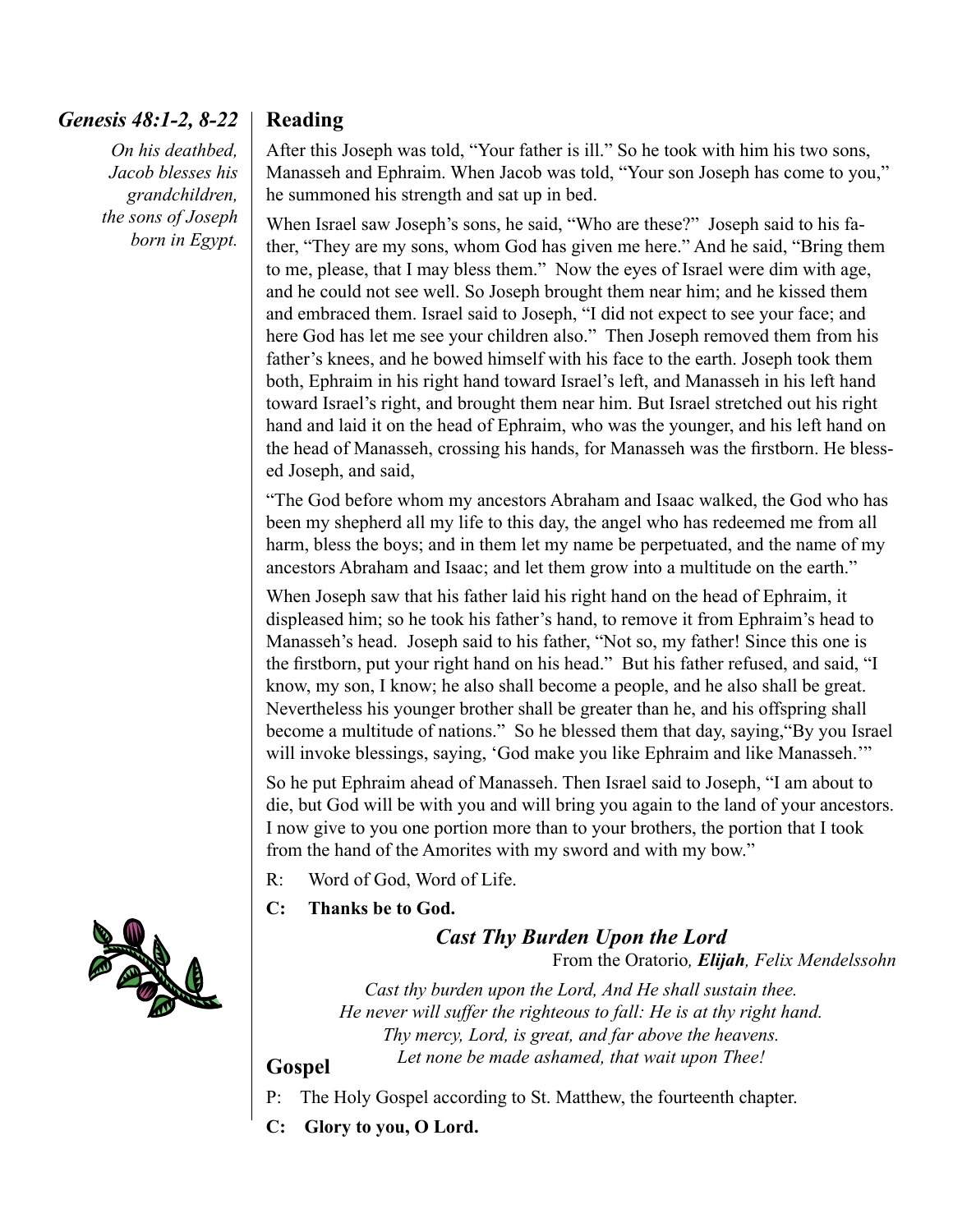## *Matthew 18:15-20*

*Jesus offers practical advice to his disciples on how individuals and the church as a whole—should go about restoring relationships when one member has sinned against another.*

[Jesus said to the disciples:] <sup>15"</sup>If another member of the church sins against you, go and point out the fault when the two of you are alone. If the member listens to you, you have regained that one. 16But if you are not listened to, take one or two others along with you, so that every word may be confirmed by the evidence of two or three witnesses. 17If the member refuses to listen to them, tell it to the church; and if the offender refuses to listen even to the church, let such a one be to you as a Gentile and a tax collector. <sup>18</sup>Truly I tell you, whatever you bind on earth will be bound in heaven, and whatever you loose on earth will be loosed in heaven. 19Again, truly I tell you, if two of you agree on earth about anything you ask, it will be done for you by my Father in heaven. <sup>20</sup>For where two or three are gathered in my name, I am there among them."

- P: The Gospel of our Lord.
- **C: Praise to you, O Christ.**

## **Sermon**



Text © 1989 Hope Publishing Company, Carol Stream, IL 60188. All rights reserved. Used by permission.

Duplication in any form prohibited without permission or valid license from copyright administrator.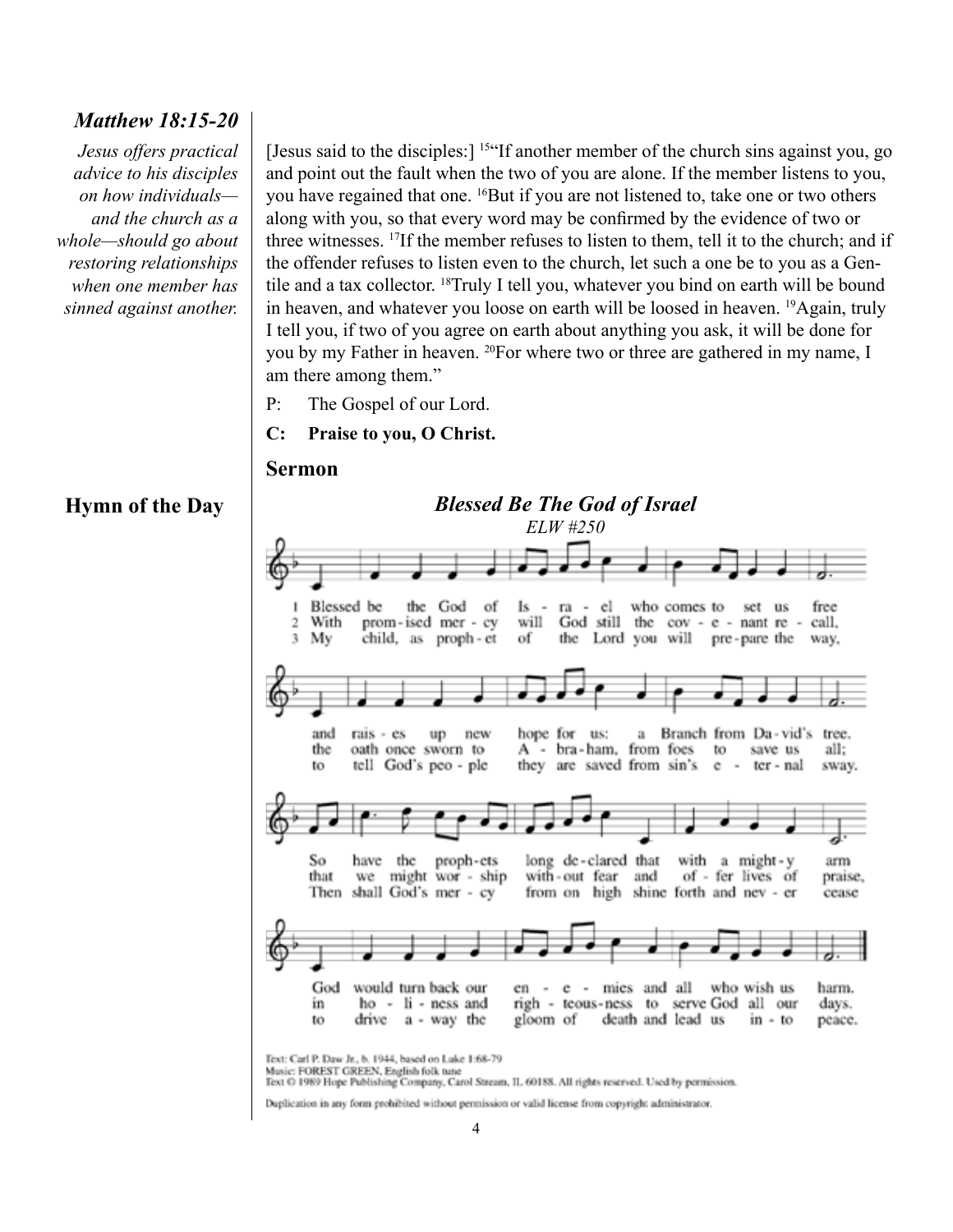# **Prayers of the Church**

P: Drawn together in the compassion of God, we pray for the church, the world, and all those in need.

*A brief silence.*

A: Unite your church, O God. Grant us the gifts of repentance and reconciliation. Bless the cooperative work … Lord, in your mercy,

## **C: hear our prayer.**

- P: Into your hands, God of abundant grace, we commend all of whom we pray, trusting in your mercy, through Jesus Christ, our Savior.
- **C: Amen**

# **Greeting of Peace**

- P: The peace of the Lord be with you always.
- **C: And also with you.**

*After the greeting, please share a word of peace with those around you.*

# **E** Offering **E**

Lake of the Isles Lutheran Church is supported through the generous gifts of time, *talent and treasure of our friends and members. In order to fulfill our mission and ministry, we need to receive approximately \$6,000 in offerings each week. We thank you for your support and partnership in the proclamation of the good news*

# **Offertory**

# *A Pentecost Prayer*

*Book of Common Prayer/ Carson Cooman*

*O God, who on this day taught the hearts of your faithful people by sending to them the light of your Holy Spirit: Grant us by the same Spirit to have a right judgement in all things, and evermore to rejoice in his holy comfort, through Jesus Christ our Lord: Amen.*



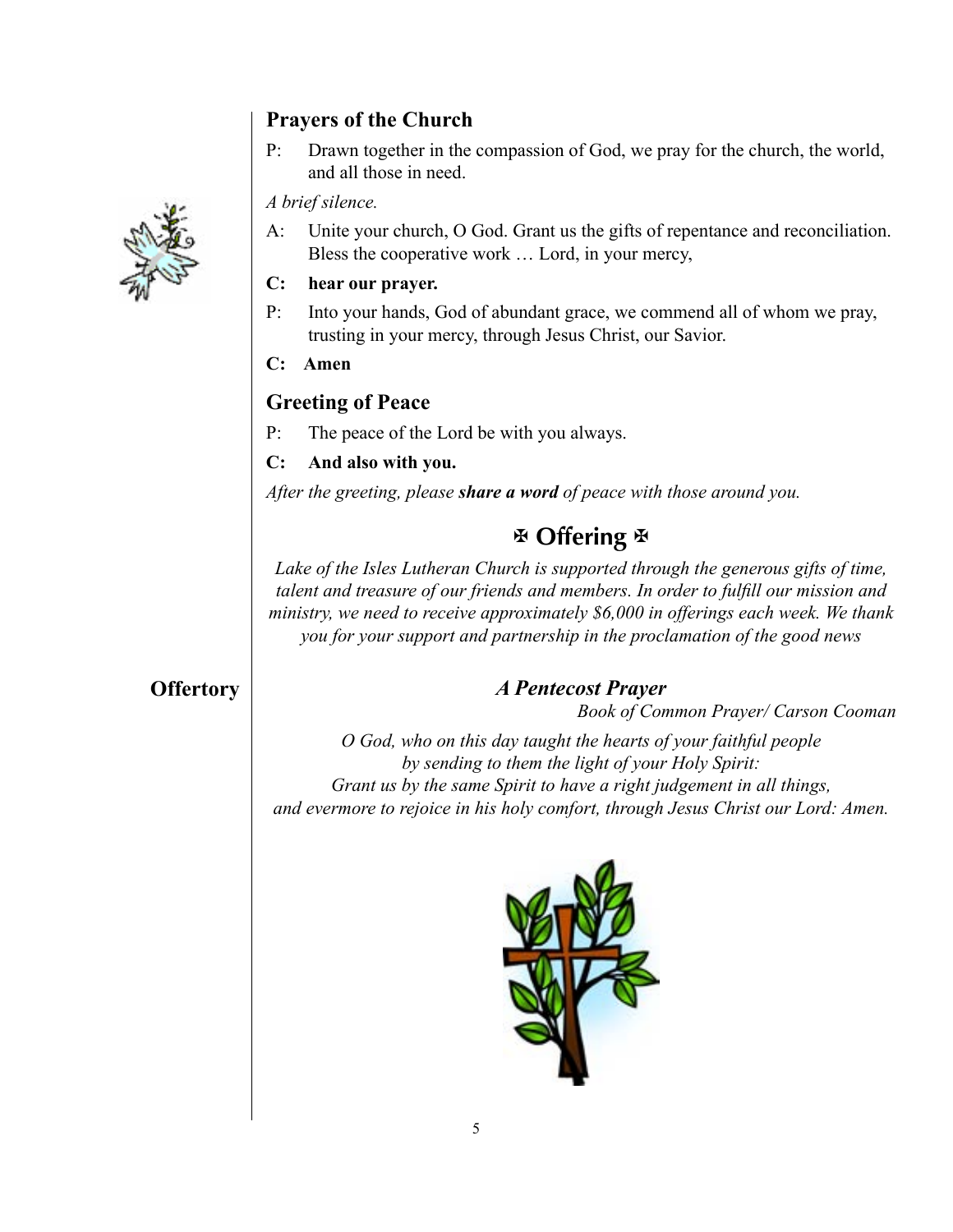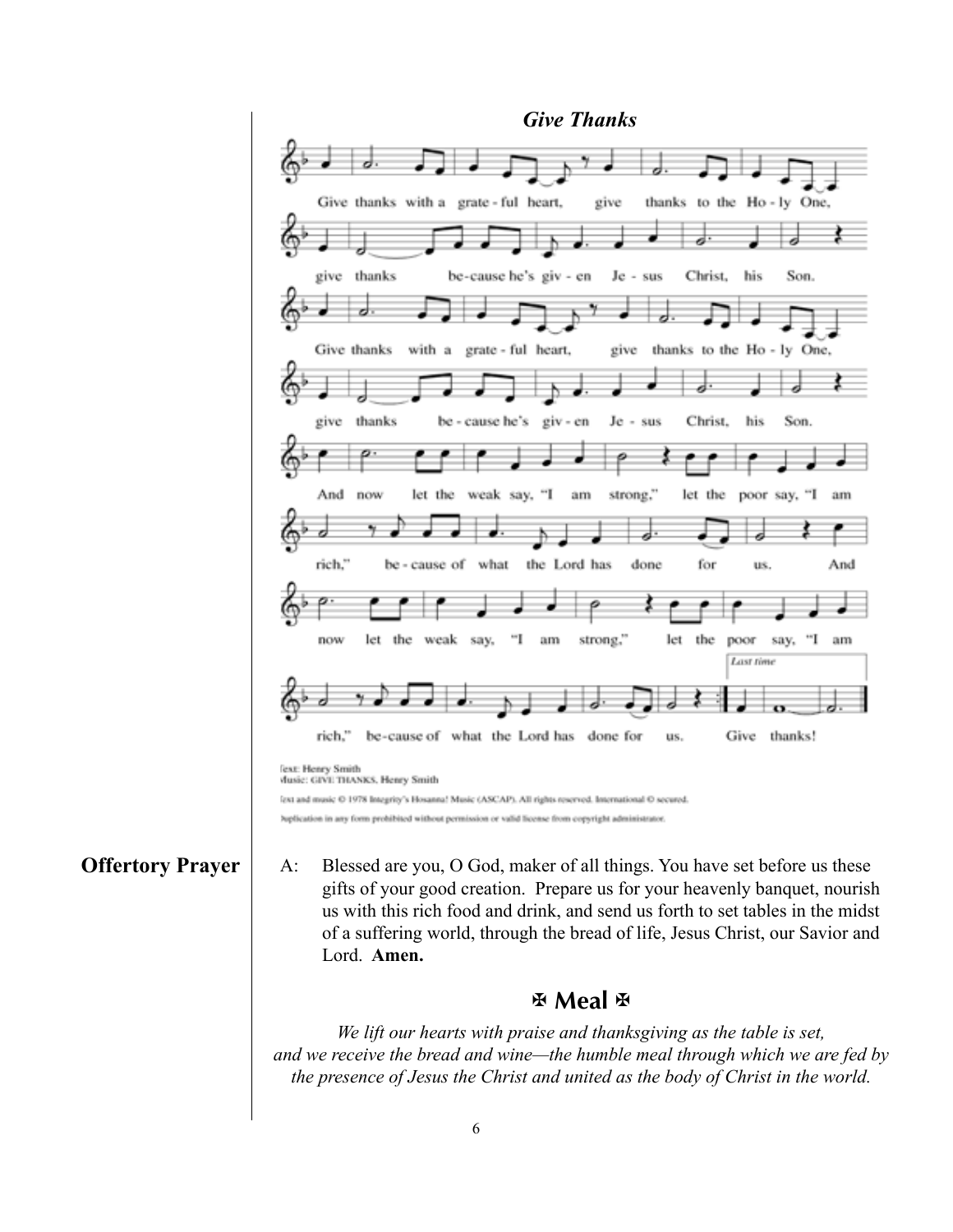# **Great Thanksgiving**

- P: The Lord be with you.
- **C: And also with you.**
- P: Lift up your hearts.
- **C: We lift them to the Lord.**
- P: Let us give thanks to the Lord our God.
- **C: It is right to give our thanks and praise.**
- P: It is indeed right, our duty and our joy…we praise your name and join their unending hymn…



Durlication in any form prohibited without permission or valid license from convricht administrator.

# **Words of Institution**





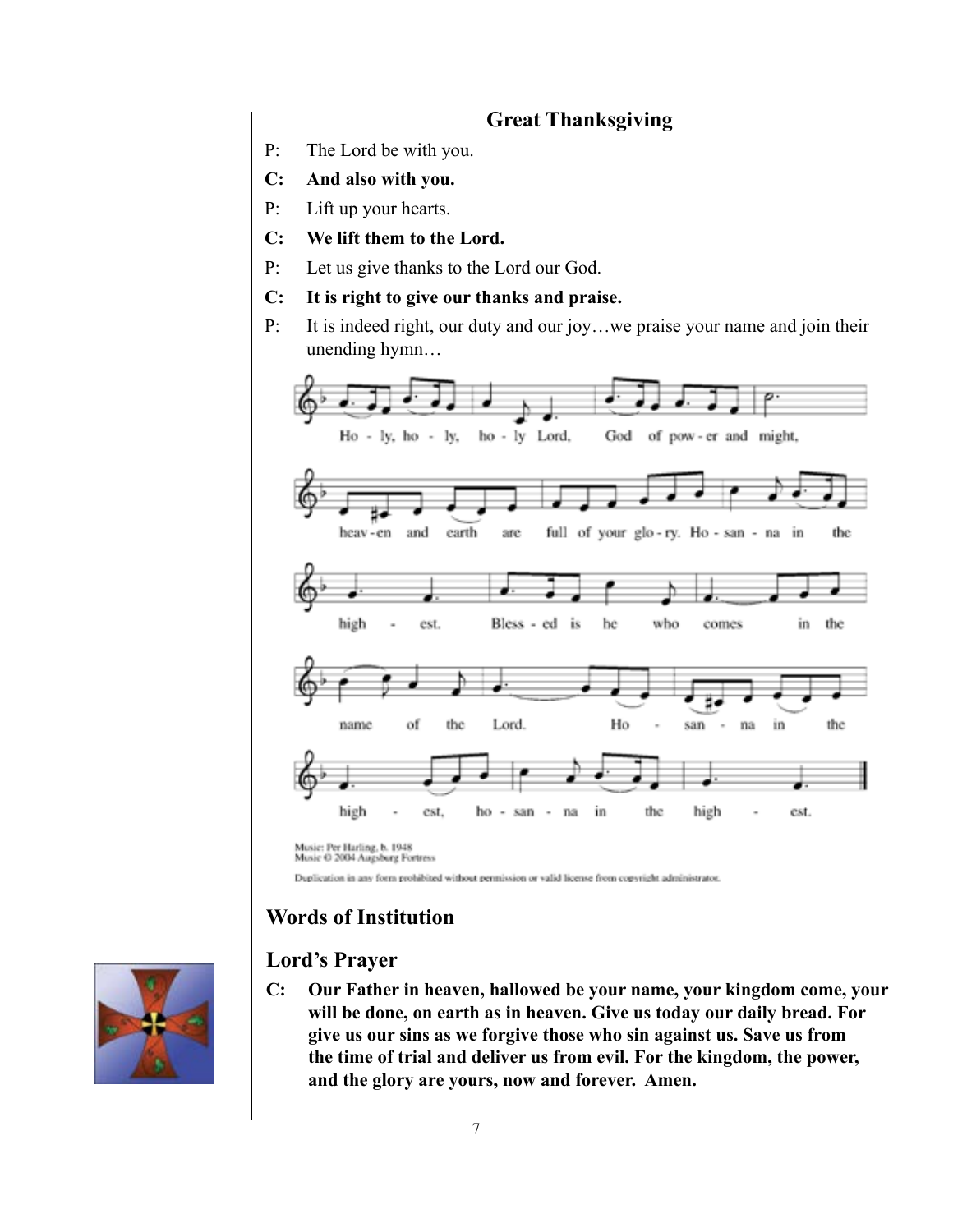# **Invitation to Communion**

P: Come to me all who are tired and heavy laden, and I will give you rest. The table is ready. All are welcome.



# **Post-Communion Blessing**

- P: The body and blood of our Lord Jesus Christ strengthen you and keep you in his grace.
- **C: Amen.**

# **Post-Communion Prayer**

- A: Faithful God, you have kept your promise to us in this meal, nourishing us with the gift of salvation. Now send your servants forth in peace, that we may testify to your goodness and share the hope that is ours in Jesus Christ, our Savior and Lord.
- **C: Amen.**

# **E** Sending **E**

*We receive the blessing of God and leave in peace, Sent out to live the way of Jesus for the sake of the world God loves.*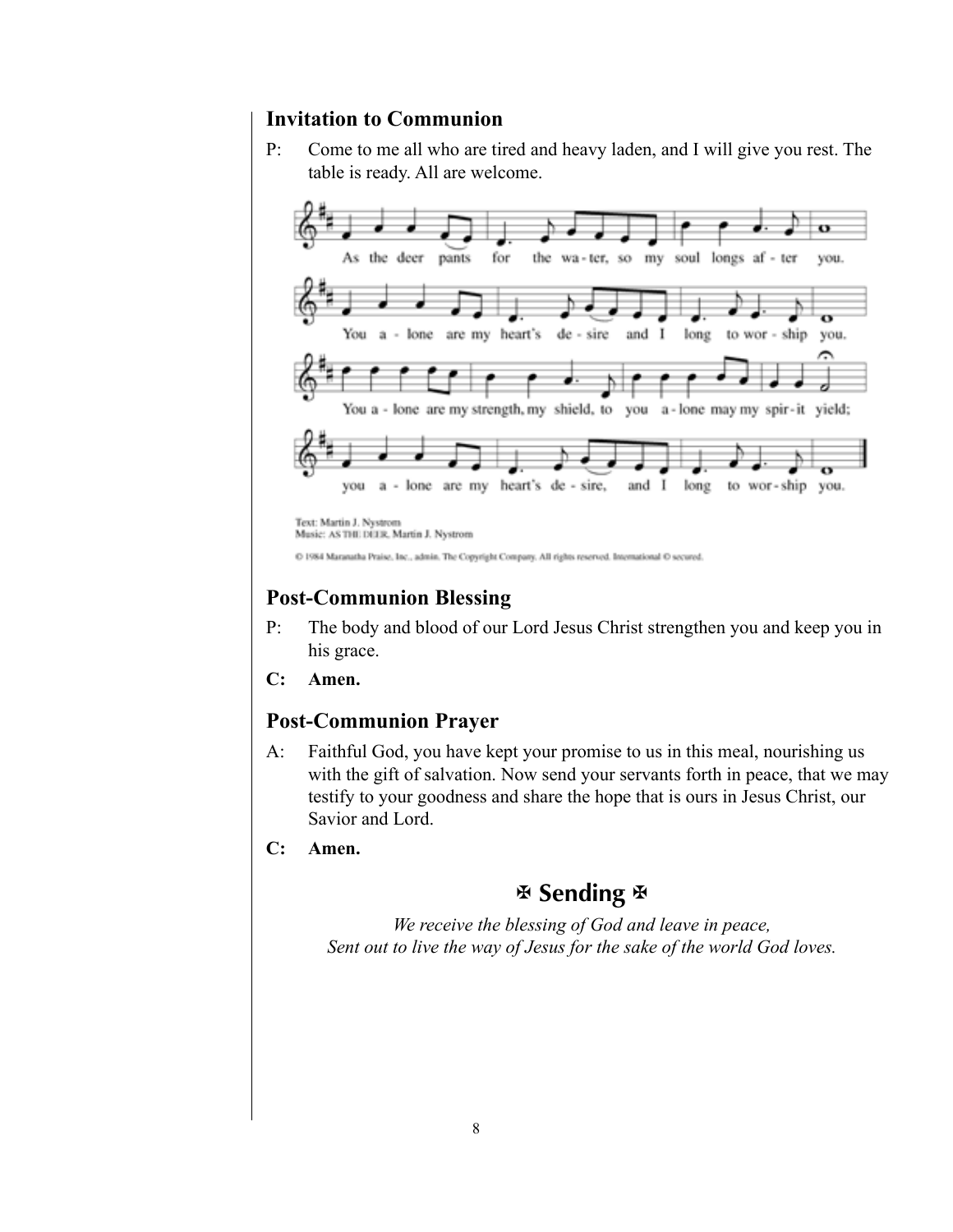

# **Sending Hymn**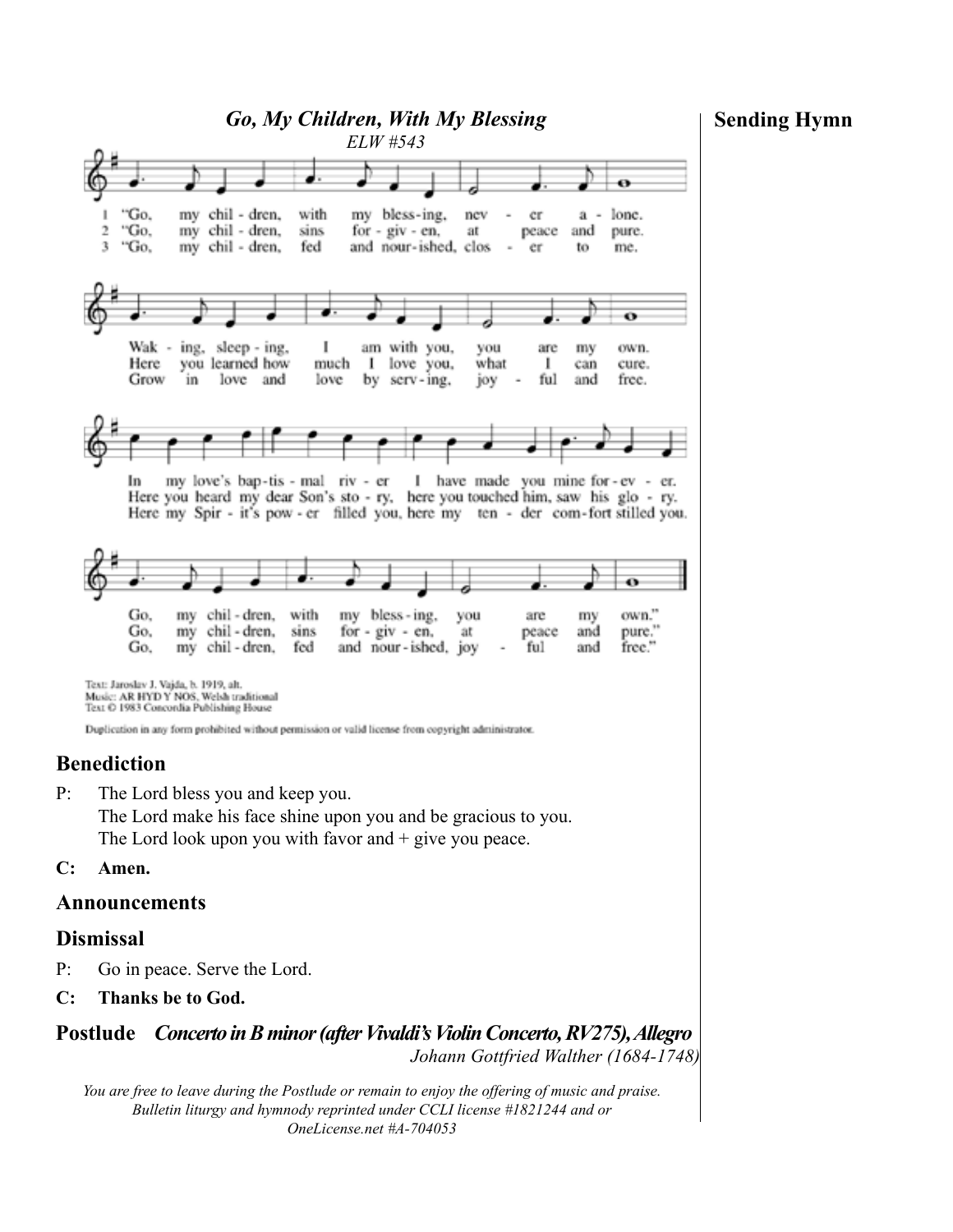# **Welcome**

*We thank you for celebrating the love of Jesus Christ with us this week, and we invite you back again for prayer and worship and to any of the events our congregation has scheduled. We hope the message of God's grace will guide and strengthen you as you grow in love and faith in your daily life.* 

| Director of Design & Communication Michelle McCreery |  |
|------------------------------------------------------|--|
|                                                      |  |

Custodian ............................................................ Fernando Fierros



**1936-2020**

**God's Help, Our Hands**

2020 W. Lake of the Isles Parkway Minneapolis, MN 55405 612 377-5095

*Summer Office Hours:* Monday – Thursday 9:00 a.m. to 4:00 p.m. Friday 9:00 to 12:00 p.m. [churchoffice@loti.org](mailto:churchoffice%40loti.org?subject=)  $\mathbf{\Psi}$  [pastor@loti.org](mailto:pastor%40loti.org?subject=)  $\mathbf{\Psi}$  [loti.org](http://loti.org)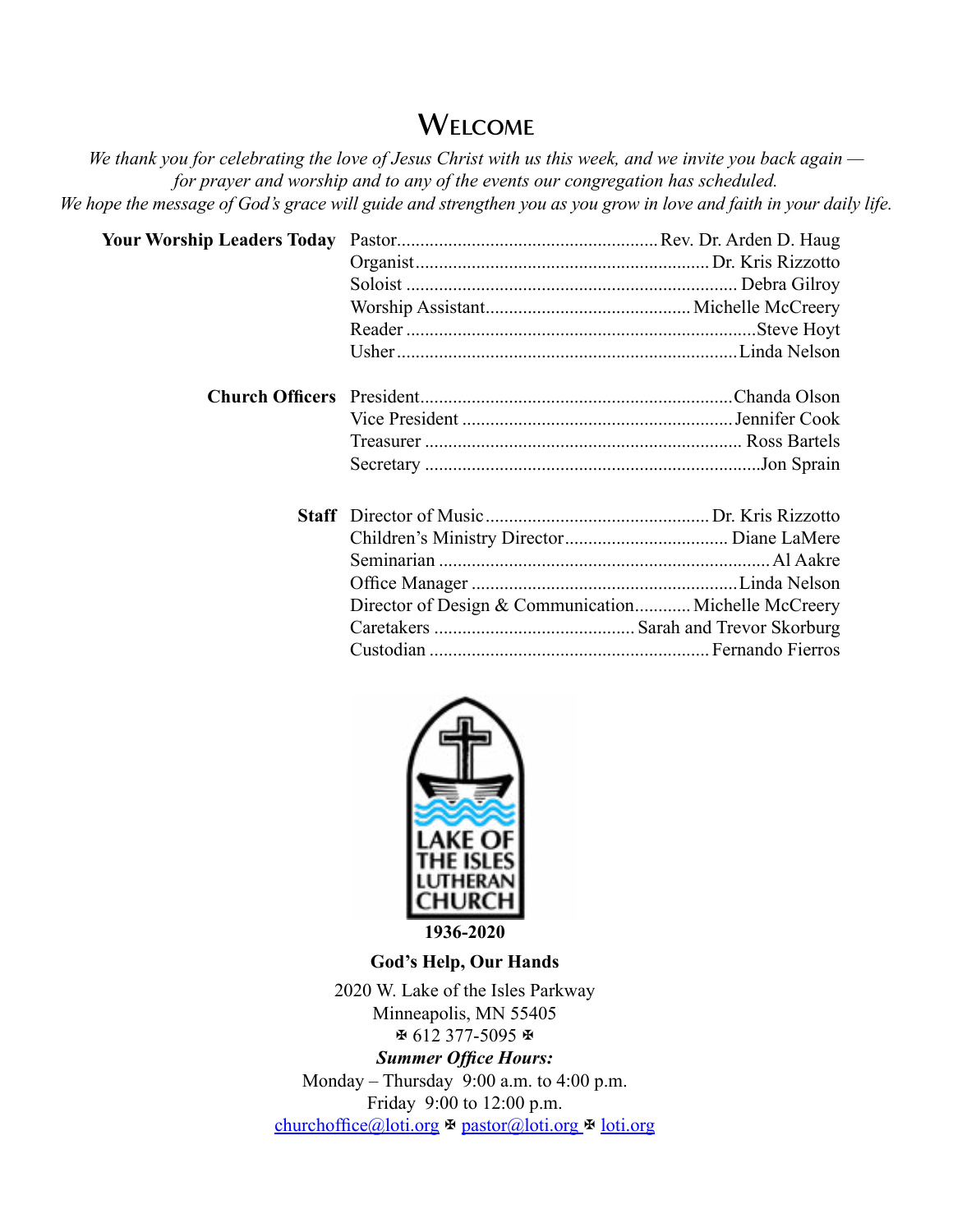# **Announcements**

# **Prayer List**

Please keep the following friends & members of our community of faith in your prayers of thanksgiving or for comfort, peace, and healing:



**Bruce Kuehn, Jim Jodie**, cousin of Carolyn Hagford; **Sam Pederson**, nephew of Jennifer Cook; **Jim Peterson,** brother-in-law of Rick and Suzanne Pepin; **Bruce Payne** and **Mike Payne,** cousins of Michelle McCreery; **Mary McCarthy**, friend of Nancy Mc-Cutcheon; **Lynn Williamson**, family of Bruce and Carol Kuehn; **Heluza Ramos,** grandmother of Rebecca Morell, **Deb Benson**, mother of Kayla Hoel; **Trevor Daniel,** prayer request by Cheri Moe.

## **Sunday School Registration is Open!**

Sunday School will begin remotely starting on **September 13.** Sunday School is offered for children age 3 (by Sept 1) through 6th grade. Please complete the [Online Registration Form](https://forms.gle/Gq3Rg4A2DQKnhK1b7). It is also located at [loti.org](http://loti.org)>Lifestyles>Sunday School Program. The information you provide will help us to connect with you and support you in ways that are meaningful to you during this time of remote Sunday School. If you need more information or have any questions, please contact our Children's Ministry Director, [Diane LaMere.](mailto:diane.lamere%40loti.org?subject=Sunday%20School%20Fall%202020)

# **Wednesday Morning Bible Study**

Pastor Haug leads a virtual Bible study by *Zoom* for the regular 10:00 am Wednesday morning Bible study group. If you would like to participate, please contact [Pastor Haug](mailto:pastor%40loti.org?subject=). He will send you a link and invitation to the group meeting.

# **Virtual Coffee Hour**

If you are interested in participating in a virtual coffee hour on Sunday, contact [Michelle McCreery](mailto:michelle.mccreery%40loti.org?subject=Zoom%20Coffee%20Hour).

**Loved Ones In The Military** Please keep all the members and families of the military in your prayers of thanksgiving and protection.





*Erin Wilcox 9.8 Ryker Alden 9.11*



**Priscilla Circle** will meet Saturday, **September 5**, at **9:30am** on the **Church Patio.**

Bring your own beverage. We'll follow social distancing guidelines. Restrooms will be available. We'll have access to the Fellowship Hall in case of inclement weather.

Join us for a time of camaraderie!

# **Fall Confirmation Schedule**

Confirmation Education for 7th and 8th graders, as well as 9th graders, preparing for the Rite of Confirmation on **Sunday, October 25th** will begin again on **Wednesday, September 9th** from **4:00-5:00pm** on the Church Patio. Confirmation this fall will be a hybrid of Zoom and in-person classes. New confirmands can register with [Pastor Haug](mailto:arden.haug%40loti.org?subject=Confirmation%20Fall%202020).

## **Growlers & Theology**

The informal study of theology and adult beverages will be begin again this fall. Following the model of Luther in his home in Wittenberg, Germany, Pastor Haug will lead a



twice monthly gathering on the Church Patio. The first gathering will be at on **Thursday, September 10th,** at **7:00pm.** Please note the new time.